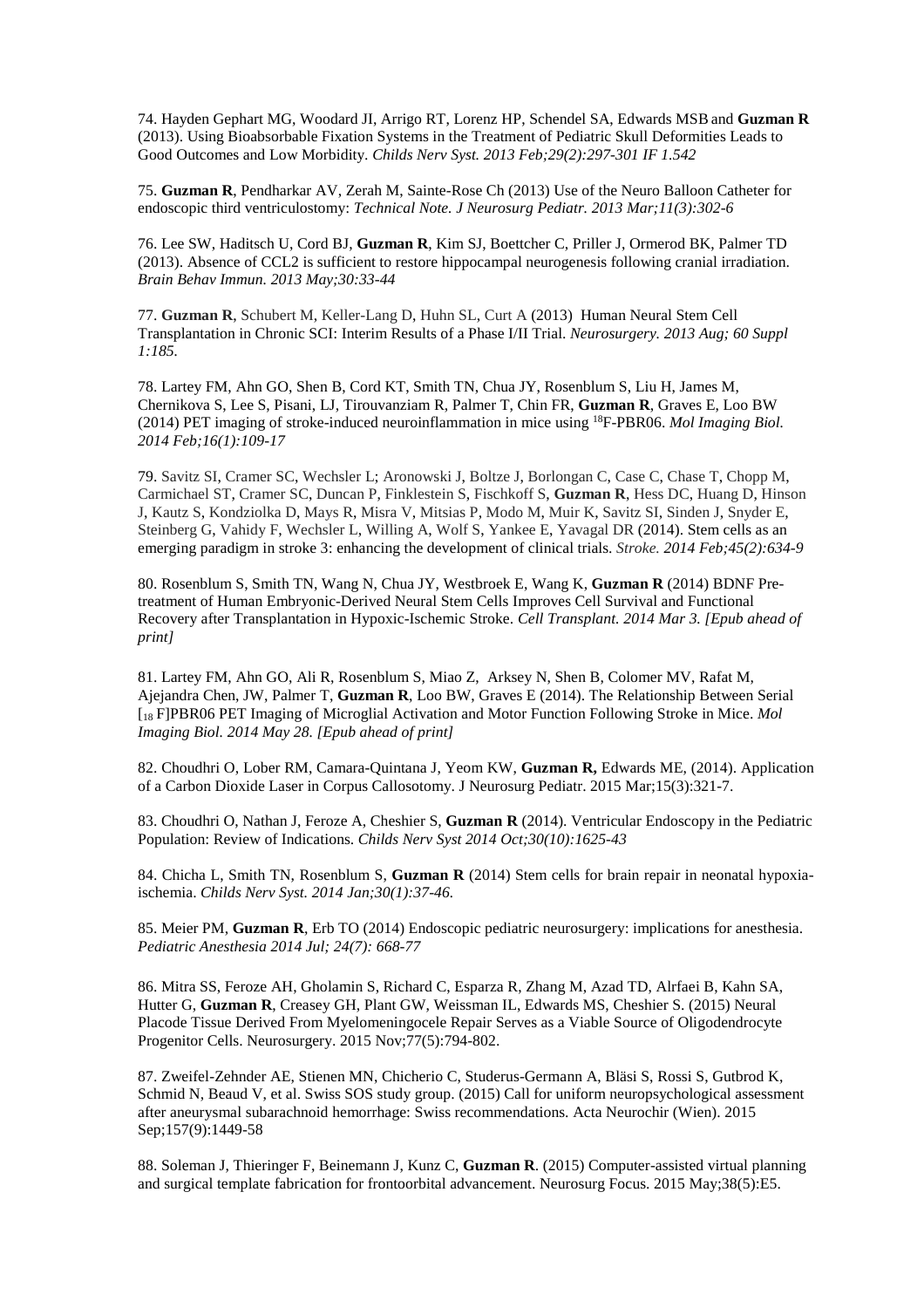89. Stienen MN, Smoll NR, Battaglia M, Schatlo B, Woernle CM, Fung C, Röthlisberger M, Daniel RT, Fathi AR, Fandino J, Hildebrandt G, Schaller K, Bijlenga P, et al. Swiss SOS study group. (2015) Intracranial aneurysm rupture is predicted by measures of solar activity. World Neurosurg. 2015 Apr;83(4):588-95.

90. Seiffge DJ, Traenka C, Polymeris A, Hert L, Fisch U, Peters N, De Marchis GM, **Guzman R**, Nickel CH, Lyrer PA, Bonati LH, Tsakiris D, Engelter S. (2016) Feasibility of rapid measurement of Rivaroxaban plasma levels in patients with acute stroke. J Thromb Thrombolysis. 2016 Oct 1.

91. Shah A, Coste J, Lemaire JJ, Taub E, Schüpbach WM, Pollo C, Schkommodau E, **Guzman R**, Hemm-Ode S. (2016) Intraoperative acceleration measurements to quantify improvement in tremor during deep brain stimulation surgery. Med Biol Eng Comput. 2016 Sep 8. [Epub ahead of print]

92. Kamenova M, Croci D, **Guzman R**, Mariani L, Soleman J. (2016) Low-dose acetylsalicylic acid and bleeding risks with ventriculoperitoneal shunt placement. (2016) Neurosurg Focus. 2016 Sep;41(3):E4.

93. Sailer MH, Sarvepalli D, Brégère C, Fisch U, Guentchev M, Weller M, **Guzman R**, Bettler B, Ghosh A, Hutter G.(2016) An Enzyme- and Serum-free Neural Stem Cell Culture Model for EMT Investigation Suited for Drug Discovery. J Vis Exp. 2016 Aug 23;(114).

94. Jaszczuk P, Rogers GF, **Guzman R**, Proctor MR. (2016) X-linked hypophosphatemic rickets and sagittal craniosynostosis: three patients requiring operative cranial expansion: case series and literature review. Childs Nerv Syst. 2016 May;32(5):887-91.

95. Sailer MH, Sarvepalli D, Brégère C, Fisch U, Guentchev M, Weller M, **Guzman R**, Bettler B, Ghosh A, Hutter G (2016). An Enzyme- and Serum-free Neural Stem Cell Culture Model for EMT Investigation Suited for Drug Discovery. J Vis Exp. 2016 Aug 23;(114).

96. Licci M, Kamenova M, **Guzman R**, Mariani L, Soleman J (2017). Influence of Postoperative Thrombosis Prophylaxis on the Recurrence of Chronic Subdural Hematoma After Burr-Hole Drainage. Crit Care Med. 2018 Jan;46(1):e26-e32.

97. Gualtieri F, Brégère C, Laws GC, Armstrong EA, Wylie NJ, Moxham TT, **Guzman R**, Boswell T, Smulders TV (2017) . Effects of Environmental Enrichment on Doublecortin and BDNF Expression along the Dorso-Ventral Axis of the Dentate Gyrus. Front Neurosci. 2017 Sep 15;11:488.

98. Seiffge DJ, Traenka C, Polymeris AA, Thilemann S, Wagner B, Hert L, Müller MD, Gensicke H, Peters N, Nickel CH, Stippich C, Sutter R, Marsch S, Fisch U, **Guzman R**, De Marchis GM, Lyrer PA, Bonati LH, Tsakiris DA, Engelter ST (2017). Intravenous Thrombolysis in Patients with Stroke Taking Rivaroxaban Using Drug Specific Plasma Levels: Experience with a Standard Operation Procedure in Clinical Practice. J Stroke. 2017 Sep;19(3):347-355.

99. Soleman J, Kamenova M, **Guzman R**, Mariani L (2017). The Management of Patients with Chronic Subdural Hematoma Treated with Low-Dose Acetylsalicylic Acid: An International Survey of Practice. World Neurosurg. 2017 Nov;107:778-788.

100. Bontognali M, Poretti A, **Guzman R**, Huisman TA, Ramelli GP (2017). Blake's pouch cyst in children: Atypical clinical presentation. Neuroradiol J. 2018 Aug;31(4):430-433

101. Croci DM, Kamenova M, **Guzman R**, Mariani L, Soleman J (2017). Novel Oral Anticoagulants in Patients Undergoing Cranial Surgery. World Neurosurg. 2017 Sep;105:841-848.

102. Brégère C, Fisch U, Sailer MH, Lieb WS, Chicha L, Goepfert F, Kremer T, **Guzman R**. Neonatal hypoxia-ischemia in rat increases doublecortin concentration in the cerebrospinal fluid. Eur J Neurosci. 2017 Jul;46(2):1758-1767.

103. Levi AD, Okonkwo DO, Park P, Jenkins AL 3rd, Kurpad SN, Parr AM, Ganju A, Aarabi B, Kim D, Casha S, Fehlings MG, Harrop JS, Anderson KD, Gage A, Hsieh J, Huhn S, Curt A, **Guzman R**. Emerging Safety of Intramedullary Transplantation of Human Neural Stem Cells in Chronic Cervical and Thoracic Spinal Cord Injury. Neurosurgery. 2018 Apr 1;82(4):562-575.

104. Soleman J, Kamenova M, Lutz K, **Guzman R**, Fandino J, Mariani L. Drain Insertion in Chronic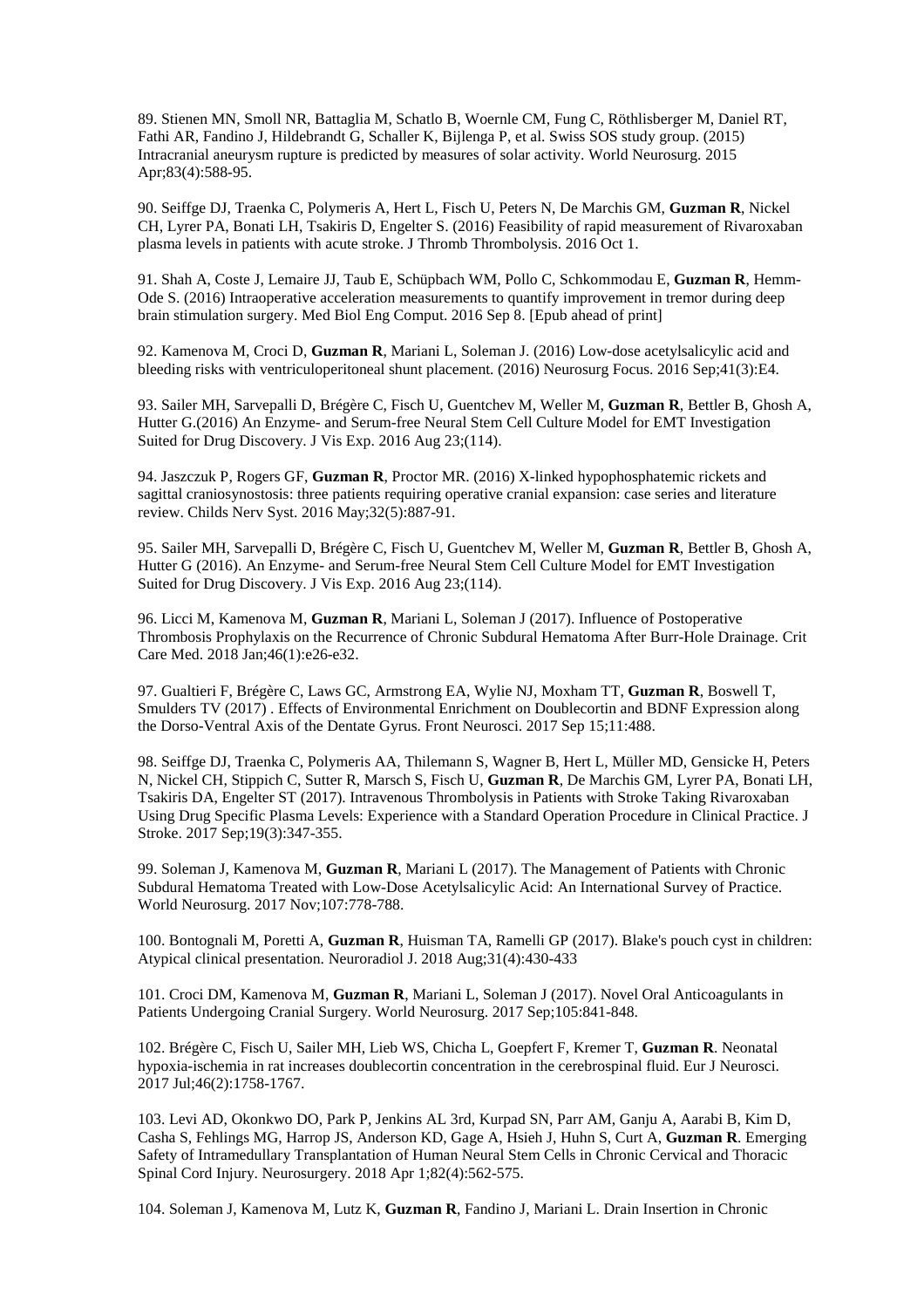Subdural Hematoma: An International Survey of Practice. World Neurosurg. 2017 Aug;104:528-536.

105. Burkhardt JK, Neidert MC, Stienen MN, Schöni D, Fung C, Roethlisberger M, Corniola MV, Bervini D, Maduri R, Valsecchi D, Tok S, Schatlo B, Bijlenga P, Schaller K, Bozinov O, Regli L et al. Swiss SOS study group. Computed tomography angiography spot sign predicts intraprocedural aneurysm rupture in subarachnoid hemorrhage. Acta Neurochir (Wien). 2017 Jul;159(7):1305-1312.

106. Perez-Bouza A, Di Santo S, Seiler S, Meyer M, Andereggen L, Huber A, **Guzman R**, Widmer HR. Simultaneous transplantation of fetal ventral mesencephalic tissue and encapsulated genetically modified cells releasing GDNF in a hemi-parkinsonian rat model of Parkinson's disease. Cell Transplant. 2017 Jan 20.

107. Soleman J, Schneider CA, Pfeifle VA, Zimmermann P, **Guzman R**. Laparoscopic-Assisted Ventriculoperitoneal Shunt Placement in Children Younger Than the Age of 1 Year. World Neurosurg. 2017 Mar;99:656-661.

108. Zumofen DW, Rychen J, Roethlisberger M, Taub E, Kalbermatten D, Nossek E, Potts M, **Guzman R**, Riina HA, Mariani L. A Review of the Literature on the Transciliary Supraorbital Keyhole Approach. World Neurosurg. 2017 Feb;98:614-624.

109. Abbasi H, Beltrán L, Rauter G, **Guzman R**, Cattin PC., Zam A. Effect of cooling water on ablation in Er:YAG laserosteotome of hard bone Proc. of SPIE Vol. 10453, 2017

110. Shah A, Coste J, Lemaire JJ, Schkommodau E, Taub E, **Guzman R**, Derost P, Hemm S. A novel assistive method for rigidity evaluation during deep brain stimulation surgery using acceleration sensors. J Neurosurg. 2017 Sep;127(3):602-612.

111. Seiffge DJ, Traenka C, Polymeris A, Hert L, Fisch U, Peters N, De Marchis GM, **Guzman R**, Nickel CH, Lyrer PA, Bonati LH, Tsakiris D, Engelter S. Feasibility of rapid measurement of Rivaroxaban plasma levels in patients with acute stroke. J Thromb Thrombolysis. 2017 Jan;43(1):112-116.

112. Shah A, Coste J, Lemaire JJ, Taub E, Schüpbach WMM, Pollo C, Schkommodau E, **Guzman R**, Hemm-Ode S. Intraoperative acceleration measurements to quantify improvement in tremor during deep brain stimulation surgery. Med Biol Eng Comput. 2017 May;55(5):845-858.

113. Soleman J, Knorr C, Datta AN, Strozzi S, Ramelli GP, Mariani L, **Guzman R**. Early vagal nerve stimulator implantation in children: personal experience and review of the literature. Childs Nerv Syst. 2018 May;34(5):893-900.

114. Abbasi H, Rauter G, **Guzman R**, Cattin PC, Zam A. Laser-induced breakdown spectroscopy as a potential tool for autocarbonization detection in laserosteotomy. J Biomed Opt. 2018 Mar;23(7):1-7. doi: 10.1117/1.JBO.23.7.071206. PubMed PMID: 29500876.

115. Rychen J, Croci D, Roethlisberger M, Nossek E, Potts M, Radovanovic I, Riina H, Mariani L, **Guzman R**, Zumofen DW. The minimally invasive alternative approaches to the pterional craniotomy: A systematic review of the literature. World Neurosurg. 2018 May;113:163-179.

116. Zumofen DW, Roethlisberger M, Achermann R, Bawarjan S, Stienen MN, Fung C, D'Alonzo D, Maldaner N, Ferrari A, Corniola MV, Schoeni D, Goldberg J, Valsecchi D, Robert T, Maduri R, Seule M, Burkhardt JK, Marbacher S, Bijlenga P, Blackham KA, Bucher HC, Mariani L, **Guzman R**; Swiss SOS Study Group. Factors associated with clinical and radiological status on admission in patients with aneurysmal subarachnoid hemorrhage. Neurosurg Rev. 2018 Oct;41(4):1059-1069.

117. Neidert MC, Maldaner N, Stienen MN, Roethlisberger M, Zumofen DW, D'Alonzo D, Marbacher S, Maduri R, Hostettler IC, Schatlo B, Schneider MM, Seule MA, Schöni D, Goldberg J, Fung C, et al. ; Swiss SOS study group . The Barrow Neurological Institute Grading Scale as a Predictor for Delayed Cerebral Ischemia and Outcome After Aneurysmal Subarachnoid Hemorrhage: Data From a Nationwide Patient Registry (Swiss SOS). Neurosurgery. 2018 Jan 17. doi: 10.1093/neuros/nyx609. [Epub ahead of print] PubMed PMID: 29351673.

118. Stienen MN, Germans M, Burkhardt JK, Neidert MC, Fung C, Bervini D, Zumofen D, Röthlisberger M, Marbacher S, Maduri R, Robert T, Seule MA, Bijlenga P, Schaller K, Fandino J, et al; Swiss SOS Study Group. Predictors of In-Hospital Death After Aneurysmal Subarachnoid Hemorrhage: Analysis of a